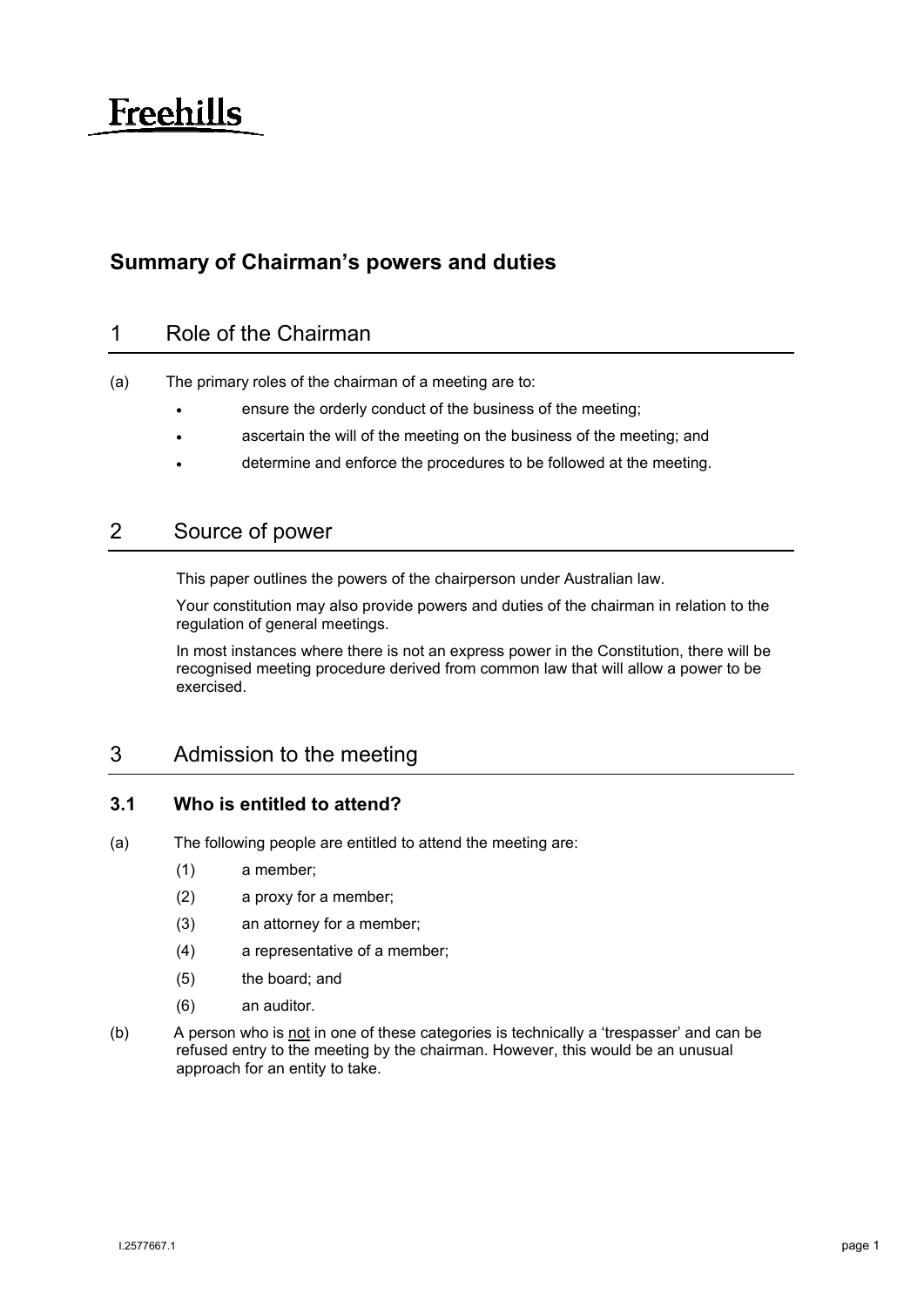# **Freehills**

#### **3.2 What is the position with observers or visitors?**

- (a) The chairman has the discretion to permit observers or visitors to be present at the meeting.
- (b) If a member wishes to bring an observer or visitor to the meeting, the chairman has the discretion to accept or refuse the admission of that person. The chairman should be consistent between the treatment of different members in this regard. However, allowing the attendance of your association's own advisers does not mean the chairman must allow members' advisers to be present.

#### **3.3 What can be done with suspected troublemakers?**

- (a) There is a general power to control the meeting including the power to refuse admission to, or require a person to leave and remain out, of the meeting if that person:
	- (1) in the chairman's opinion, is not complying with his reasonable directions;
	- (2) has any audio or visual recording device;
	- (3) has a placard or banner;
	- (4) has an article the chairman considers to be dangerous, offensive or liable to cause disruption;
	- (5) refuses to produce or to permit examination of any article, or the contents of any article, in the person's possession; or
	- (6) behaves or threatens to behave in a dangerous, offensive or disruptive manner.
- (b) This power extends to observers and visitors present at the meeting.
- (c) In our view, this general power should not be used against a mere suspected troublemaker in instances where that person has not yet shown any apparent signs of causing trouble, and therefore has not "behaved" or "threatened to behave" in an unacceptable manner. However, if the person was carrying a placard or banner, or was in possession of an article considered by the chairman or his delegate to be dangerous, offensive or liable to cause disruption, that person could be refused entry.
- (d) The chairman can delegate this power.
- (e) In our view, the power of the chairman should be regarded as extending to the foyer and registration areas attached to the meeting venue, but not areas outside the complex.

#### 4 Discussion during the meeting

#### **4.1 What if the meeting is too crowded for proper discussion?**

If the chairman considers that there is not enough room for the members who wish to attend the meeting, he may arrange for any person whom he considers cannot be seated in the main meeting room to observe the meeting from a separate room (via video link). Even if the members present in the separate room are not then able to participate in the conduct of the meeting, the meeting is still taken as validly held in the main room.

Some constitutions will provide that if the members present in the separate room are not able to participate in the conduct of the meeting, the meeting will nevertheless be treated as validly held in the main room. In addition, some constitutions also informally provide for members in the separate room to ask questions via the ushers.

However, we consider such provisions aren't strictly necessary and wont prevent you from hiring 'overflow' facilities in which members turned away from the main room can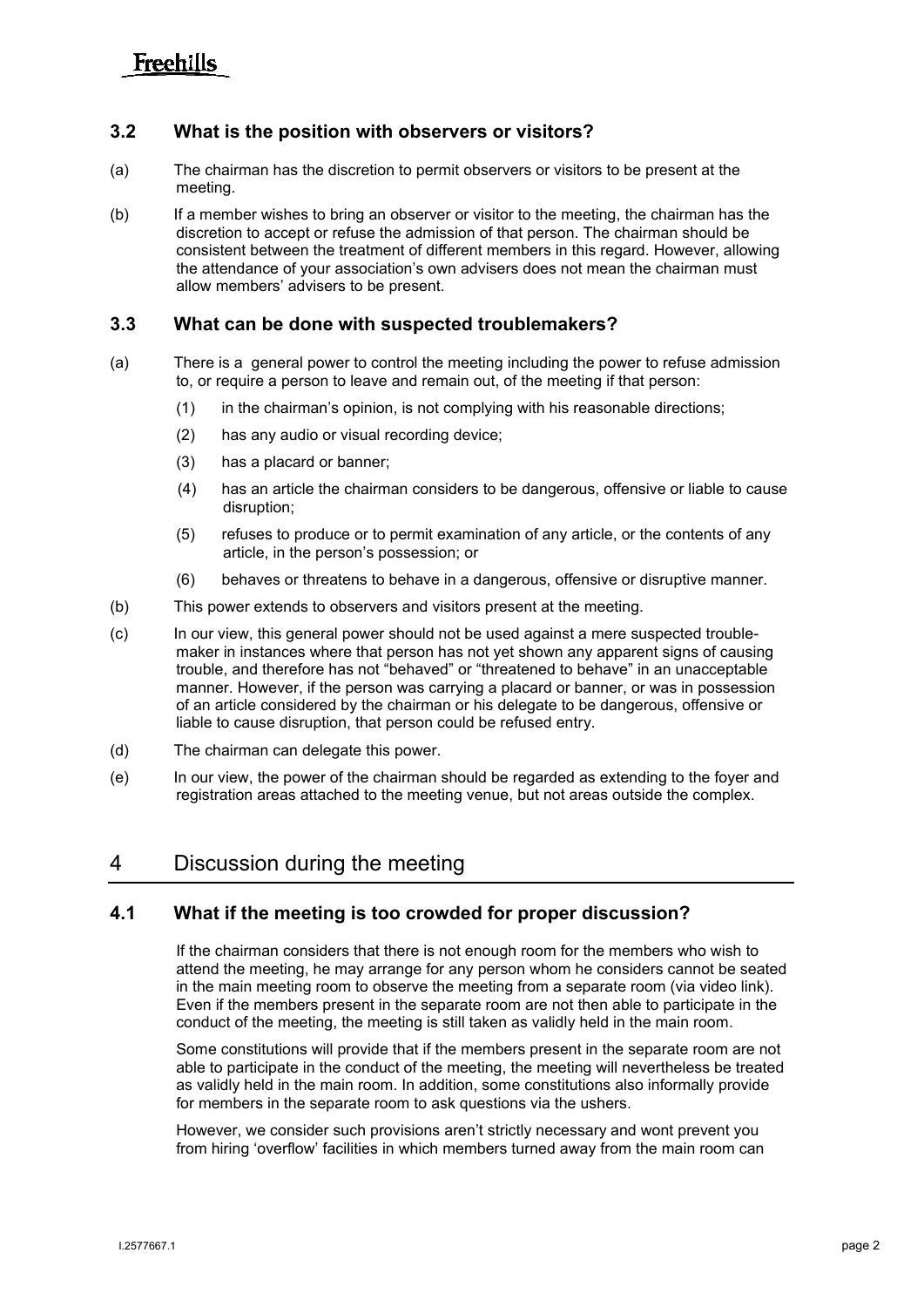observe proceedings. The legal position remains that 'observers' are in the separate room and are not present at the meeting. Therefore, the 'observers' do not have rights to participate in the meeting.

This arrangement (with a main room holding the meeting, and a separate room observing it) is different to holding the meeting in two rooms. Holding the meeting in two rooms simultaneously is not advisable because of the legal difficulties that can arise from technological failures, etc.

#### **4.2 Can the chairman impose time limits on discussion?**

- (a) Yes. The chairman may:
	- suggest quideline limits on the time each speaker is permitted to speak; and
	- curtail discussion of a type which amounts to obstruction, causing unnecessary delay in bringing a motion to a vote.
- (b) The chairman should exercise caution before enforcing time limits. Time limits should be exercised only after giving a speaker a fair opportunity to exercise his or her rights to speak and to put before the meeting the details that the speaker considers relevant to the motion. If there are any time limits laid down, a person should have the right at the end of the allotted time (if there is any) to ask for a reasonable extension to finish what was being put.

#### **4.3 When can the chairman require a speaker to stop talking?**

- (a) The chairman can request a speaker to resume his or her seat where the speaker:
	- (1) is engaging in irrelevant discussion;
	- (2) is offensive or makes provocative statements;
	- (3) is unduly longwinded;
	- (4) does not keep to the point under discussion; or
	- (5) makes imputations of improper motives or personal reflections on another person.
- (b) Where a speaker is offensive or makes provocative statements, or makes imputations of improper motives or personal reflections on another person, in addition to requesting the speaker to desist and resume his or her seat, the chairman will often warn the speaker that if he continues the chairman will his microphone turned off as the comments are inappropriate. However, the chairman should not request a speaker's microphone be turned off without strong reason.

#### **4.4 Can the chairman terminate discussion at the meeting?**

(a) Subject to allowing members a reasonable opportunity "as a whole" to ask questions or make comments, the chairman may demand the cessation of debate or discussion on any business or resolution being considered and require that the resolution be put to a vote.

#### **4.5 What can be done with a person dominating discussion?**

(a) The chairman must ensure that sufficient opportunity to speak has been given to those present so that opposing views are presented to the meeting. The chairman has the ability to regulate the time given to each speaker and may interrupt a speaker who is attempting to dominate the floor.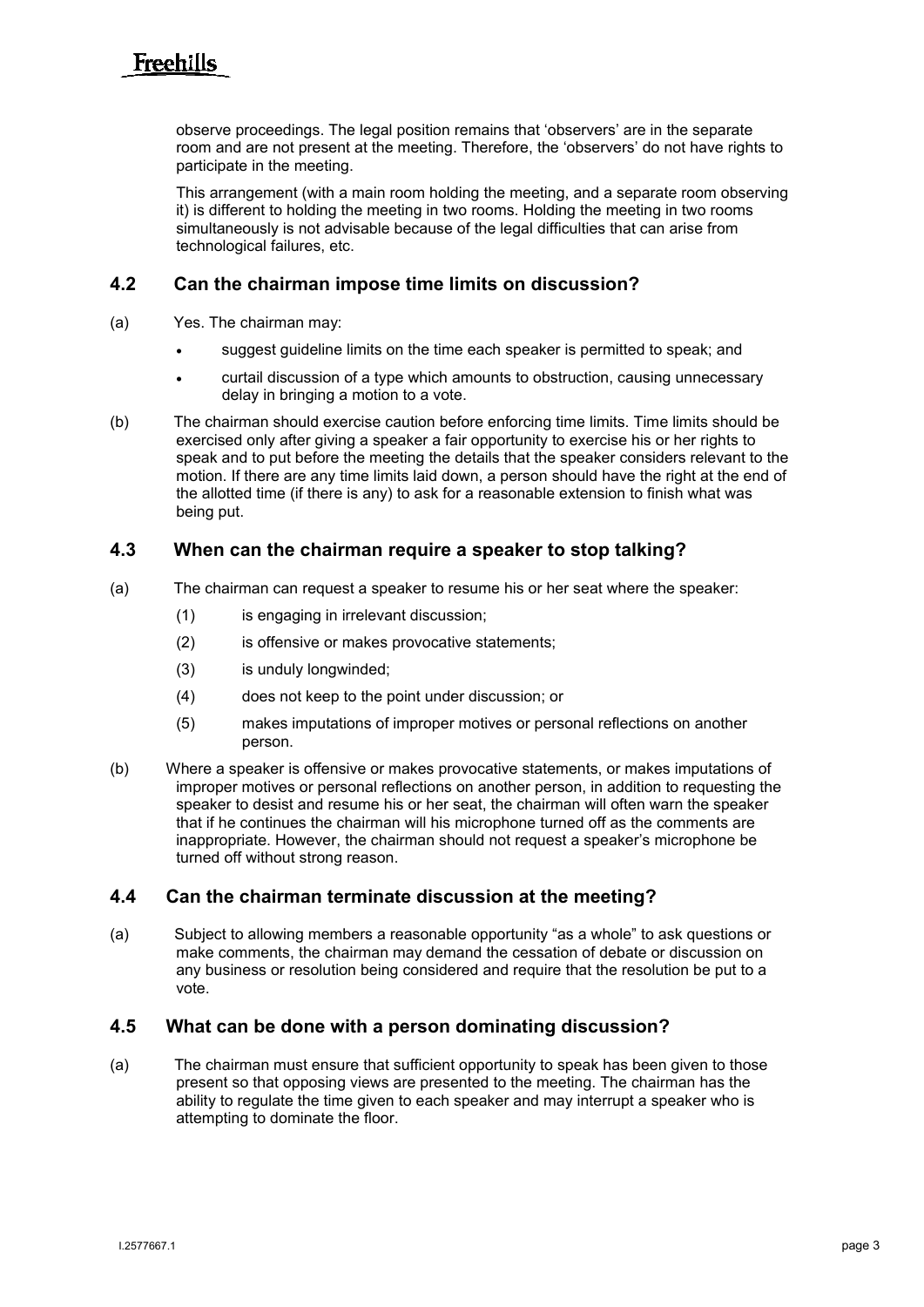(b) Generally, persons present and wishing to speak upon a motion before the meeting should be allowed to speak. However, a single member should not be allowed to dominate the floor and should allow other members to have an opportunity to speak before asking additional questions regarding a motion before the meeting.

> If a member asks repeated questions and attempts to dominate the floor, the chairman should say:

"*Thankyou Mr/Mrs ... for your questions.* 

*I* am obliged to give members as a whole an opportunity to ask questions or comment on *the item of business before the meeting.* 

*There are many members present today who wish to comment on the motion. In order to allow adequate opportunity for members to ask questions, I must limit the number of questions asked by any one member and am unable to respond to all your questions. As you have already asked several questions, I must ask you to allow others to have their say. You can however, ask further questions once other member have had an opportunity to speak.*"

#### **4.6 What about repetitive questions?**

(a) As noted above, generally all persons present and wishing to speak upon a motion before the meeting should be allowed to speak. However, if the question has already been asked by another member and answered by the chairman, the chairman – as part of his duty to regulate the discussion – is entitled to decline to answer the question on the basis that it has already been dealt with.

If a member asks a question that has already been asked and answered, the chairman could say:

"*Thankyou Mr/Mrs ... for your question.* 

*I have already discussed that matter [in response to an earlier question and/or during my address] and I have nothing further to add."*

#### **4.7 When should the chairman require that a motion be put?**

(a) The chairman must fairly ascertain the will of the meeting on an item of business. The chairman has the discretion to determine when it is appropriate to put a motion to the vote.

> If the chairman wishes himself to terminate the debate and put the motion, the chairman should say:

> "*Thankyou for your comments on the motion. We have now heard various speakers on this motion and I believe benefited from a healthy debate. In the interests of proceeding with the business of the meeting, I propose to exercise my powers under the constitution to put the motion for a vote at this stage."*

(b) The chairman has the discretion to accept a procedural motion that the resolution be put – refer to section 7 below. However, if the chairman is of the opinion that valid points regarding the motion are still being made by other members, the chairman may decline the motion.

#### **4.8 Can the chairman request that another person (such as the MD/CEO or the auditor) respond to a question?**

(a) According to the rules of debate, all motions, comments and questions should be directed at/through the chairman and the chairman should determine the most appropriate manner to deal with a matter raised by a speaker. For example, the chairman may invite the MD/CEO to respond to particular questions regarding the proposed transaction or issues directly related to management.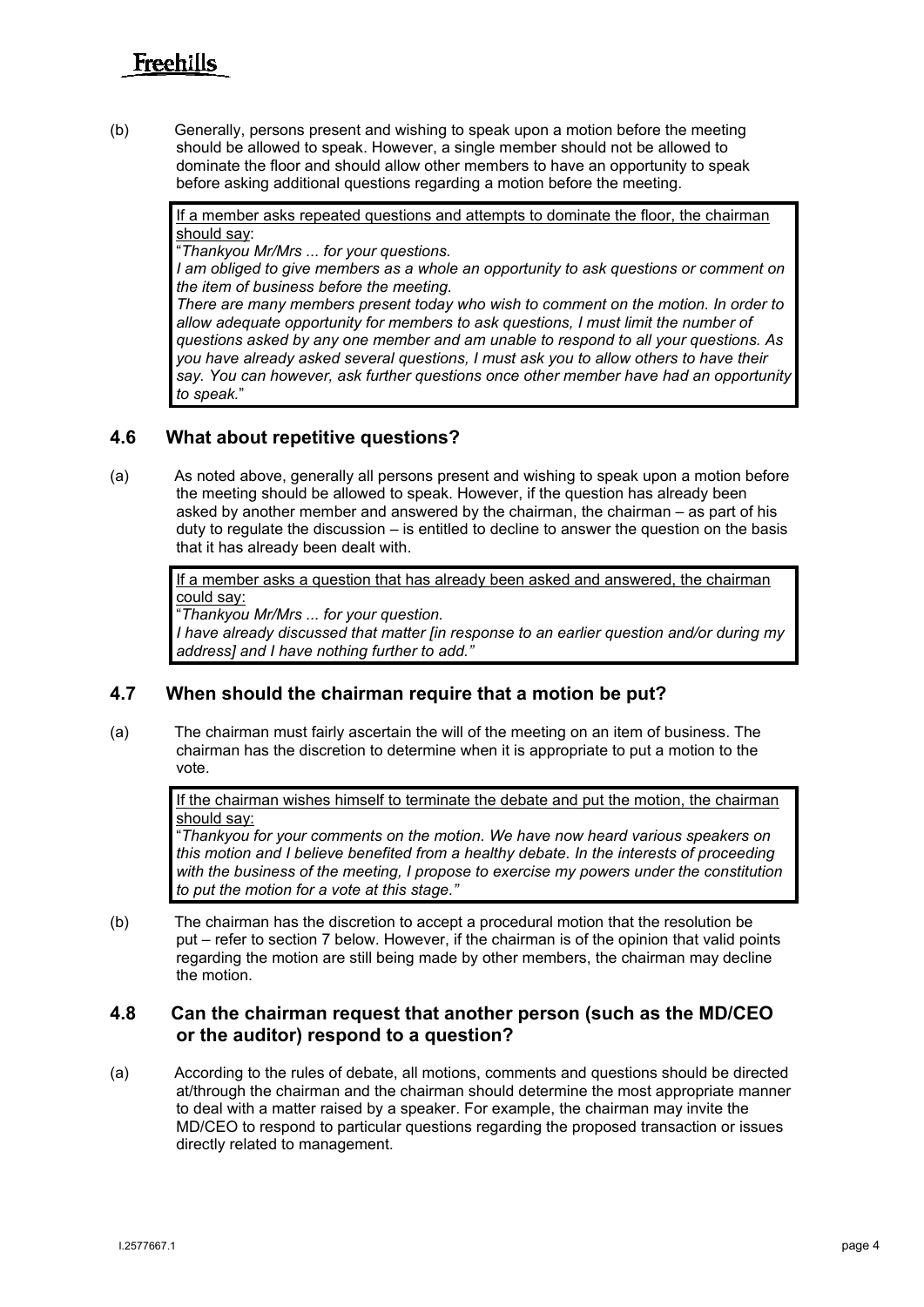## 5 Disorderly and disruptive conduct

The chairman has a general power to determine the procedures to be adopted at the meeting for proper and orderly debate or discussion. This extends to procedures to deal with disorderly or disruptive members, as the circumstances require.

#### **5.1 What can the chairman do in the event that a person at the meeting is being disorderly or disruptive (short of ejecting the person)?**

- (a) The chairman has a duty to ensure that members are given a reasonable opportunity to express their views and opinions.
- (b) If a speaker is being heckled, the chairman should ask the offenders to desist, exercise his discretion to deal with such interruptions and to intervene where such interruptions are becoming abusive or seriously disrupting the flow of business of the meeting.
- (c) If the conduct of a person or persons is such that the business of the meeting is **seriously interfered** with and, if, after repeated requests from the chairman, the offender persists in obstructive and disruptive behaviour, the chairman can request that person voluntarily leave the meeting and if the offender refuses, reasonable force may be used to expel the person from the meeting.

In dealing with serious interference of other speakers, the chairman could say: *"Can I ask the meeting to come to order and to allow the speaker to continue?"*

*… "As chairman, I am responsible for the conduct of this meeting, for ensuring that the proceedings are not unduly disrupted and that all speakers are given an opportunity to be*  heard. I have asked you to desist on a number of occasions and you have not complied. I *am now warning you that if you continue to disrupt this meeting, I will ask you to leave the meeting."*

(d) If a police officer is present, the police officer should expel the person from the meeting (proceeding under the Summary Offences Act). If there is no police officer present, it will be necessary to rely on contracted security, in which case you should ensure that they are aware of any procedures and limitations on their powers existing under applicable law (this should have been a component of their professional training).

#### **5.2 What power does the meeting or the chairman have to eject a person?**

- (a) Where a person wilfully fails to obey a ruling or direction in good faith by the chairman for the preservation of order at the meeting, such person may be removed from the meeting:
	- (1) if the meeting so resolves; or
	- (2) where, because the meeting has been so disrupted that it is not practicable to put such a resolution to the meeting, the chairman so directs (refer section 17(3) of the Summary Offences Act 1966 (Vic)).
- (b) Where a person is liable to be removed from a meeting, the chairman may verbally direct any member of the police force who is present to remove such person from the hall, room or building in which the meeting is being held or the neighbourhood thereof and the member of the police force shall remove such person accordingly (Section 17(4) of the Summary Offences Act 1966 (Vic)).
- (c) The power to remove a person from a meeting should only be used in instances where the offender has been given prior warning of the consequences of his or her actions and persists with their behaviour.
- (d) Unless it is practically impossible, we recommend that the chairman also obtain the support of the meeting for the removal of the offender.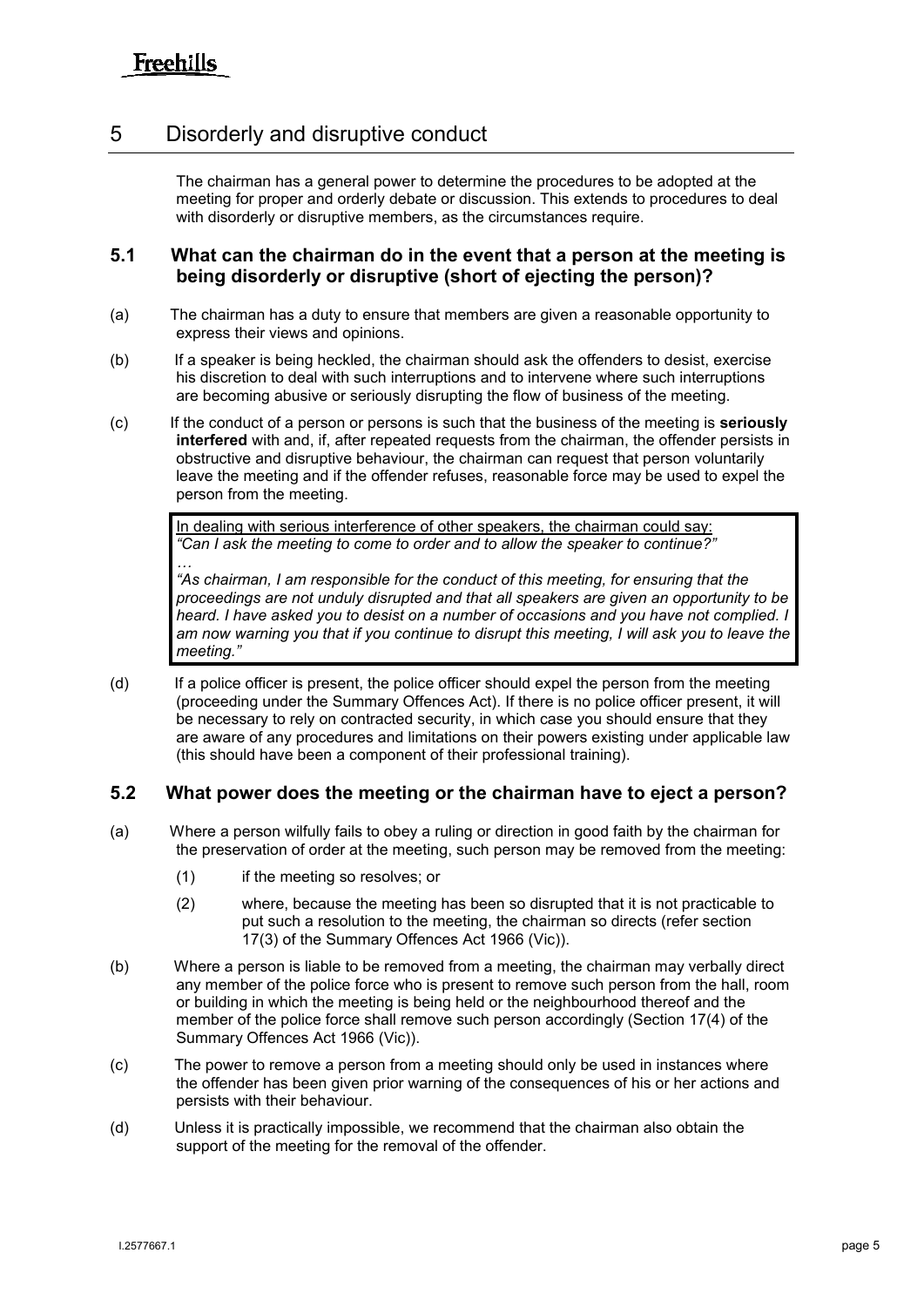#### **5.3 What if the meeting will not come to order?**

(a) At common law the chairman has the power, as a last resort in situations where a meeting will not come to order, to adjourn the meeting.

> If the meeting becomes so unruly that it becomes necessary to adjourn the meeting, the chairman could say:

*"As everyone can see, it is no longer constructive to continue with this meeting today. It is my duty as chairman to ensure the orderly conduct of the meeting and to ensure that all members can participate in a meaningful fashion. Since this is no longer possible, I have no option but to adjourn the meeting to a time and place that will be notified to members by way of [an announcement to the ASX]. I now declare the meeting adjourned.*

## 6 Voting procedures

#### **6.1 What power does the chairman have to determine the voting procedures?**

(a) The chairman may adopt any procedures for casting or recording votes at the meeting, including the appointment of scrutineers under the general power of the chairman regarding the conduct of the meeting. A decision by the chairman on those procedures is final.

## 7 Procedural motions

- (a) The chairman is responsible for the general conduct of the meeting and procedures adopted. Accordingly, a procedural motion "That the question now be put" or "That the speaker no longer be heard" can be determined by the chairman without reference to the meeting.
- (b) The chairman has the power to adjourn the meeting. Accordingly, a procedural motion "That the debate be adjourned" or "That the meeting be adjourned" can be determined by the chairman without reference to the meeting.
- (c) The chairman is invested with power over the conduct of the meeting and his rulings are final. If a member objects to a ruling made by the chairman in relation to a matter, the chairman is not required to put the motion of objection to the meeting.
- (d) A vote of "no confidence" is not a relevant concept and has no legal effect. The proper juncture for discussion of confidence in the directors is in relation to motions for their election. As such, any motion for a vote of "no confidence" should be refused.
- (e) If a member moves a motion of no confidence in the chairman similar principles apply.

To dispose of a motion of no confidence, the chairman should say: *"Thank you Mr/Mrs …. A vote of "no confidence" is not a recognised motion for corporations or trusts, as opposed to Governments. I can assure you that your comments have been heard and in that sense your message has already been delivered. However, I do not intend putting new motions to the meeting, particularly where the motion has no legal effect."*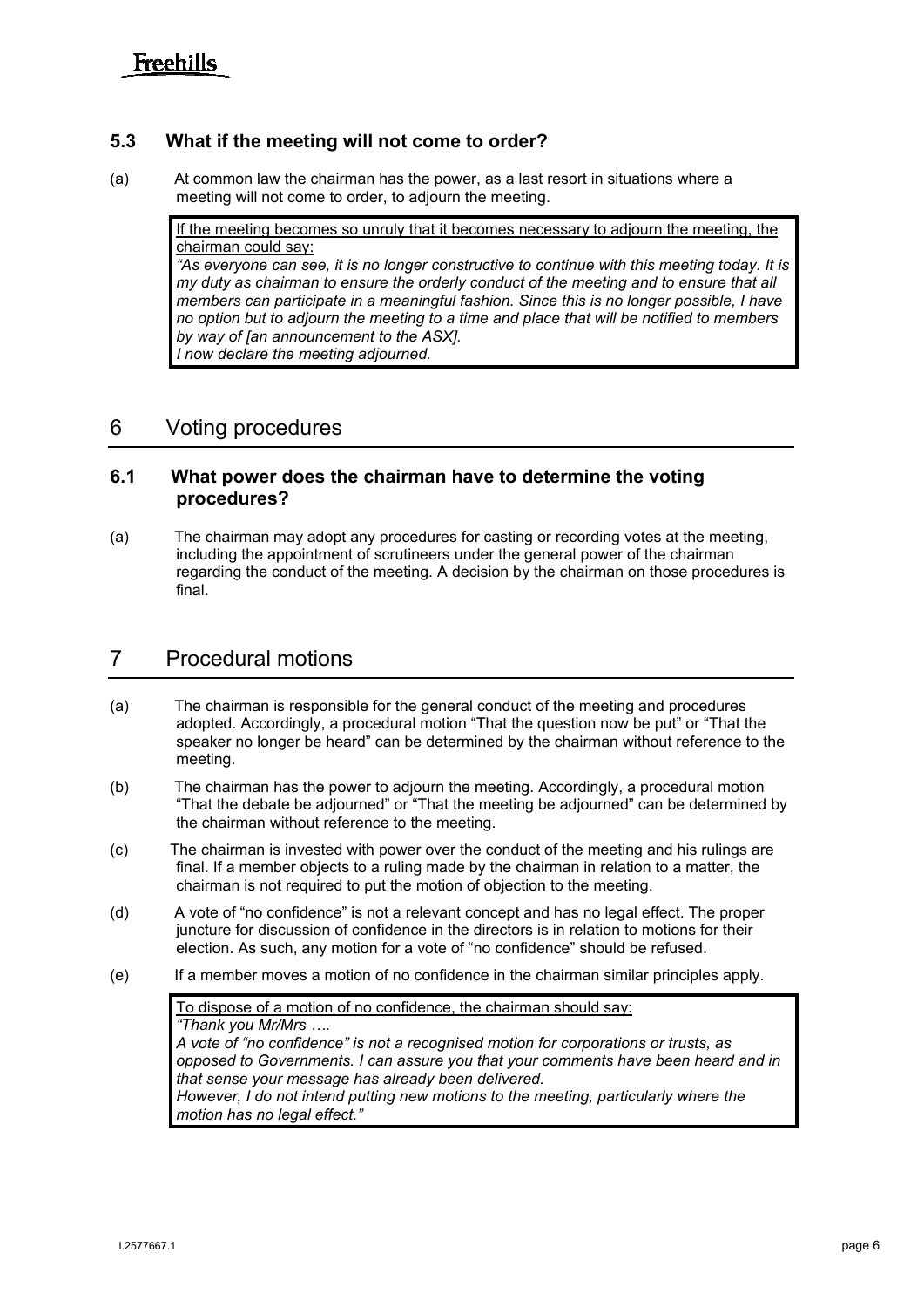(f) Typically, under the Constitution, the chair will have been appointed by the association. Any motion to appoint a different chairman can be dismissed.

To dispose of a motion to appoint a different chairman, the chairman should say: *"Thank you Mr/Mrs ….*

*The Constitution provides that the association may appoint a person to chair a meeting. As the appointed chair under the constitution, I will not be standing aside as chairman as I have no conflict of interest in the matters being considered at today's meeting."* If the member persists, the chairman could say: *"As I stated, the constitution provides that I am the chairman on this meeting. I do not have to accept your motion and I will rule your motion out of order."*

(g) Where a member objects to the chairman's ruling and wishes their objection to be recorded in the minutes, the company secretary should record the objection in the minutes of the meeting.

8 Dealing with members proposing new items of business or amendments to existing items of business

#### **8.1 Dealing with "new" items of business proposed from the floor**

(a) Except for "formal motions" (for example, the closure) or purely informal motions, (such as a vote of thanks), no new business should be accepted.

To dispose of a motion proposing new business, the chairman should say: *"Thank you Mr/Mrs ….*

*At law, only certain matters can be dealt with at a meeting of members without prior notice having been given to all members. This is so that members know what business is to be dealt with at the meeting and can decide whether to attend or not, or, if they attend by proxy, they can instruct their proxy how to vote.* 

*Your motion does not relate to one of these matters and I am therefore unable to accept it."*

#### **8.2 Dealing with motions to amend ordinary resolutions**

- (a) The legal position is that any proposal to amend an ordinary resolution may (and usually should) be ruled out of order by the chairman unless it is an amendment merely of a technical nature (for example, correcting grammatical or typographical errors). The substance of the resolution should be identical to the resolution specified in the notice of meeting.
- (b) The chairman should rule any amendment proposed as out of order (without putting it to the vote) unless such amendment is clearly within the scope of the resolution.

To dispose of such a motion, the chairman should say: *"Thank you Mr/Mrs ….*

*In accordance with the law, because detailed notice and disclosure in respect of each resolution has been set out in the Notice of Meeting sent to all members, it would not be appropriate for me to accept proposed amendments other than those of a merely technical nature. I therefore regret that I cannot accept your proposal. You may, of course, vote against the motion if you wish."*

To accept a motion to amend a resolution, the chairman should say: *"Thank you Mr/Mrs ….*